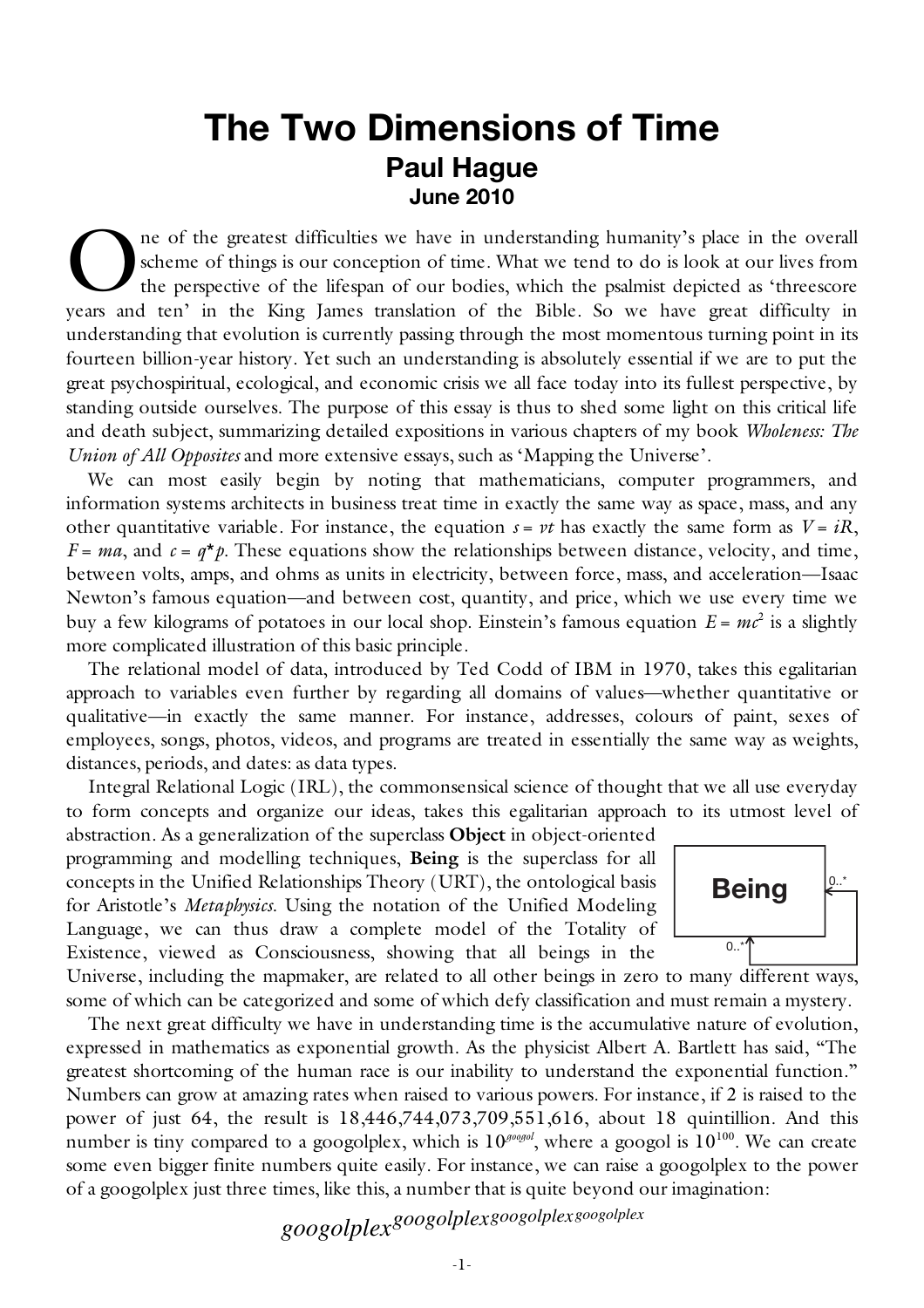## *The Two Dimensions of Time*

Yet, no matter how often we raise numbers by various powers, if this process terminates in finite time, the resulting number is minuscule compared to infinity. Rather surprisingly, in the late 1800s, Georg Cantor showed that the number of rational numbers between just 0 and 1 can be mapped in a one-to-one correspondence to the infinity of the integers. He called this countable infinity  $\aleph_0$ . Cantor then showed that  $\aleph_0$  is not the only infinite cardinal through the notion of power set: the set of all subsets of a set. For instance, the power set of  $\{a\ b\ c\}$  has eight members  $(2^3)$ :  $\{\{a\ b\ c\}$  ${a \ b} {b \ c} {c \ a} {a} {b} {c} {c} {l}.$  The formula for the number of elements in a power set also applies to sets with an infinite number of members. For instance  $X_1 = 2^{x_0}$ , which is an uncountable level of € either reincarnates indefinitely or has everlasting life, which infinity are they referring too? infinity. In general,  $\aleph_{n+1} = 2^{\aleph n}$ . So we could denote the 'largest' infinity as  $\aleph_{\infty}$ , where  $\infty$  is  $\aleph_{\infty}$ , defined recursively *ad infinitum*! But if people egoically believe that a separate, immortal soul

Two calendars in human history have attempted to encapsulate the vastness of time, in contrast to Archbishop Ussher's view about 1650 that the first day of Creation began at nightfall preceding Sunday 23rd October 4004 BC in the proleptic Julian calendar. The first is the Hindu calendar, where Brahma is deemed to live 100 Brahma-years, to denote the creation and death of the universe, each Brahma-year consisting of 360 Brahma-days and nights or 720 *kalpas*. In turn, a *kalpa* is 1000 *mahayugas*, each lasting 12,000 divine years or 4,320,000 earth years. And each *mahayuga* consists of four *yugas* diminishing arithmetically, in the ratio of 4:3:2:1. So in the Hindu calendar, the life and death cycle of the Universe is 311 trillion years, where a trillion is  $10^{12}$ . Even if we measure time in terms of yoctoseconds, the shortest period that scientists have named, the Hindu calendar lasts just  $10^{46}$  yoctoseconds, 10 billionths of the square root of a googol.

The other notable calendar is the Mayan, which is uniquely exponential, consisting of a sequence of 13 cycles, each sequence diminishing in length geometrically by a factor of 20. Carl Johan Calleman of Dalarna University in Sweden tells us that the Mayans thought that the Universe was created about 27 octillion years ago  $(10^{27})$ , fourteen orders of magnitude greater than the Hindu calendar, whose total age of the Universe is the square root of the Mayan view, which is thus 10 billionths of a googol yoctoseconds in length. However, the longest cycle that has been given a name is the hablatun, which began about 16.4 billion years ago, reasonably close to current estimates of the most recent big bang. Carl Johan then mapped the diminishing cycles in the Mayan calendar to other major evolutionary turning points.

However, Nick Hoggard, formerly of Holma College of Holistic Studies in Sweden, noticed that a factor of 20 is too large to catch many significant evolutionary turning points, not the least the emergence of self-reproducing forms of life on Earth about 3.5 million years ago. But if we use the first Feigenbaum constant in chaos theory—a mathematical constant (δ) like π and *e* whose value is 4.669—we can interpolate other key evolutionary turning points. For the square of 4.669 is about 21.8, reasonably close to 20 in the Mayan calendar, which explains why this exponential calendar is so useful in understanding the accelerating pace of evolutionary change.

However, this mapping cannot continue indefinitely because an infinite geometric series of diminishing terms has a finite limit. For instance, the sum of this series is 2:

$$
1 + \frac{1}{2} + \frac{1}{4} + \frac{1}{8} + \frac{1}{16} + \dots
$$

together as the tap is turned on. Eventually, when the tap is turned full on, the water flows We can see what this means in evolutionary terms by viewing the whole of evolution as a series of bifurcations in systems theory, rather like the way drops in a dripping tap get closer and closer continuously, at what systems theorists call the accumulation point. As a simple calculation using the Feigenbaum constant shows, the evolutionary accumulation point occurred around 2004, slightly different from most mappings of the Mayan to the Gregorian calendar, which indicate that the end of the Mayan calendar will be reached around 2012. So whether we look at evolution through scientific or New Age eyes, the picture that emerges is essentially the same: the evolutionary tap is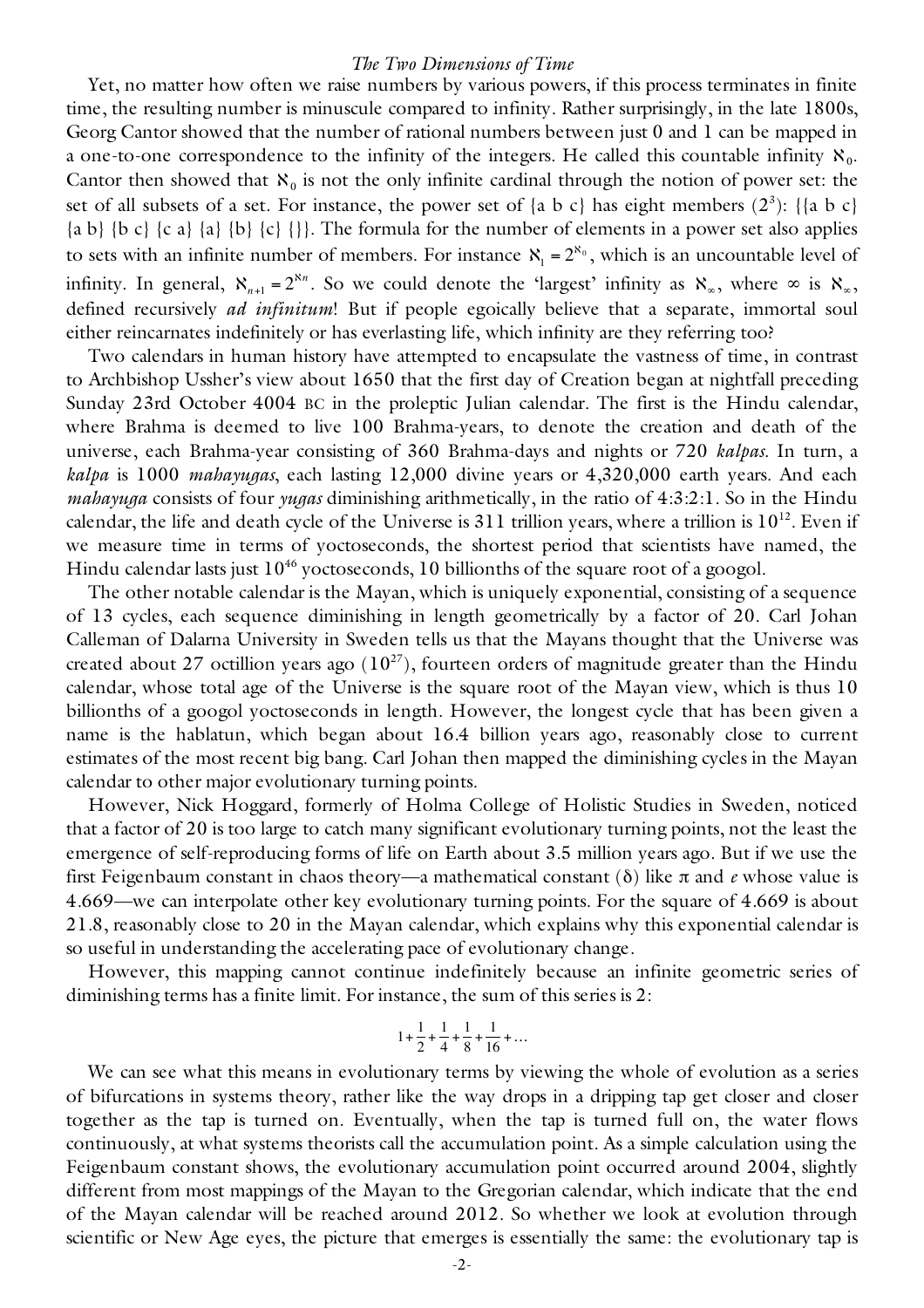## *The Two Dimensions of Time*

now turned full on, a situation that requires us human beings to make unprecedented changes to the way we live our lives, as we are led into a mystical, eschatological epoch at the end of time.

If we are to overcome our fear of death and realize our fullest potential as Divine, Cosmic human beings before *Homo sapiens sapiens* inevitably becomes extinct, the most significant change we need to make is to live our lives primarily in the vertical dimension of time, rather than the horizontal dimension, which is where machines, like computers function.

Traditionally, there have been two basic ways of looking at the horizontal dimension of time: cyclic and linear. The cyclic view of time predominated in all cultures during the Great Mother Goddess epoch between about 25,000 and 5,000 years ago, because our forebears tended to look at time from direct human experience, most notably in the cycles of day and night, the phases of the moon, women's menstrual cycles, and the four seasons in the year.

In the East, such a cyclic view prevails, encapsulated in this classic *T'ai-chit'u* symbol, or 'Diagram of the Supreme Ultimate', a natural expression of the Principle of Unity, the lynchpin of IRL and the Universe. The dots in each section indicate the potential of Yin or Yang to become primary when Yang or Yin is predominant. In Taoist philosophy, this cyclic process can continue indefinitely, in infinite time. We can simply illustrate that this cyclic view of

time is actually linear with the mathematical sinusoidal curve, which has no limit in either direction:

The cyclic view of time has led to the belief in the continuous reincarnation of an immortal soul in Eastern religions. Surprisingly Buddhists subscribe to this belief even though Ultimate Reality in Buddhism is *Shunyata* 'Emptiness', realized when the delusional sense of a separate self disappears completely as *Anatman*, the union of *Brahman* and *Atman* in Hinduism. At the dawn of recorded history about 5,000 years ago in the Middle East, a directly linear view of time began to emerge, with a beginning and end. This view has led the monotheistic religions to believe in everlasting life after death. But as we have seen from the mathematics of infinity, such beliefs are irrational.

This horizontal dimension of time also holds sway in science, not the least since the emergence of the Cartesian-Newtonian mechanistic paradigm. As a result, there is a widespread belief that every effect has a preceding cause. For instance, David Bohm wrote in the opening paragraph of *Causality and Chance in Modern Physics*, "In nature nothing remains constant. Everything is in a perpetual state of transformation, motion, and change. However, we discover that nothing simply surges up out of nothing without having antecedents that existed before. … Everything comes from other things and gives rise to other things."

Viewing change in the Universe as a long chain of causes and effects led Aristotle to postulate the existence of an Unmoved Mover, which set the Universe in motion. Thomas Aquinas then took this notion as the basis for his five proofs for the existence of God. However, such a chain of events is unsustainable following the discoveries of quantum physics in the last century. For this has the properties of noncontinuity, noncausality, and nonlocality, in contrast to the properties of continuity, causality, and locality in relativity theory. To reconcile these incompatibilities, David Bohm showed that we need to heal the fragmented, specialist mind, looking beneath the surface of things, at what he called the holomovement, an undivided flowing movement, on which physical forms and structures are nothing more than waves and ripples on the surface, inseparable from what we can call a river of life. However, despite saying that quantum physics should really be called quantum nonmechanics rather than quantum mechanics, as is customary, Bohm still maintained an essentially horizontal dimension of time in his path-breaking theory of the implicate order.

We can see that such a worldview is not maintainable when we look at the essential characteristic of machines, illustrated in the diagram on the next page.